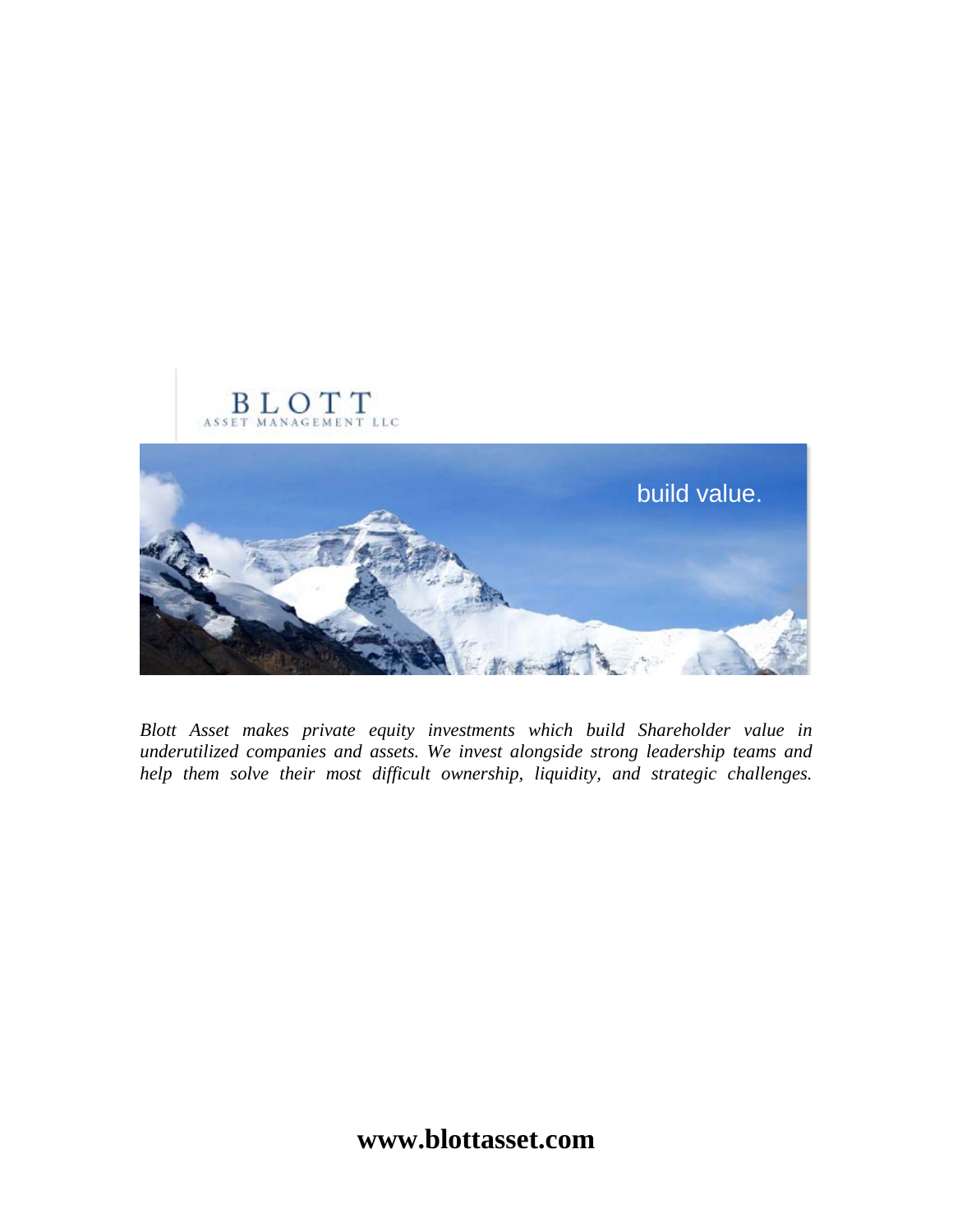Blott Asset Management, L.L.C. 14 Wall Street, 20<sup>th</sup> Floor, New York, NY 10005  *OFFICE (917) 609-3131, FAX (866) 362-9265, info@blottasset.com*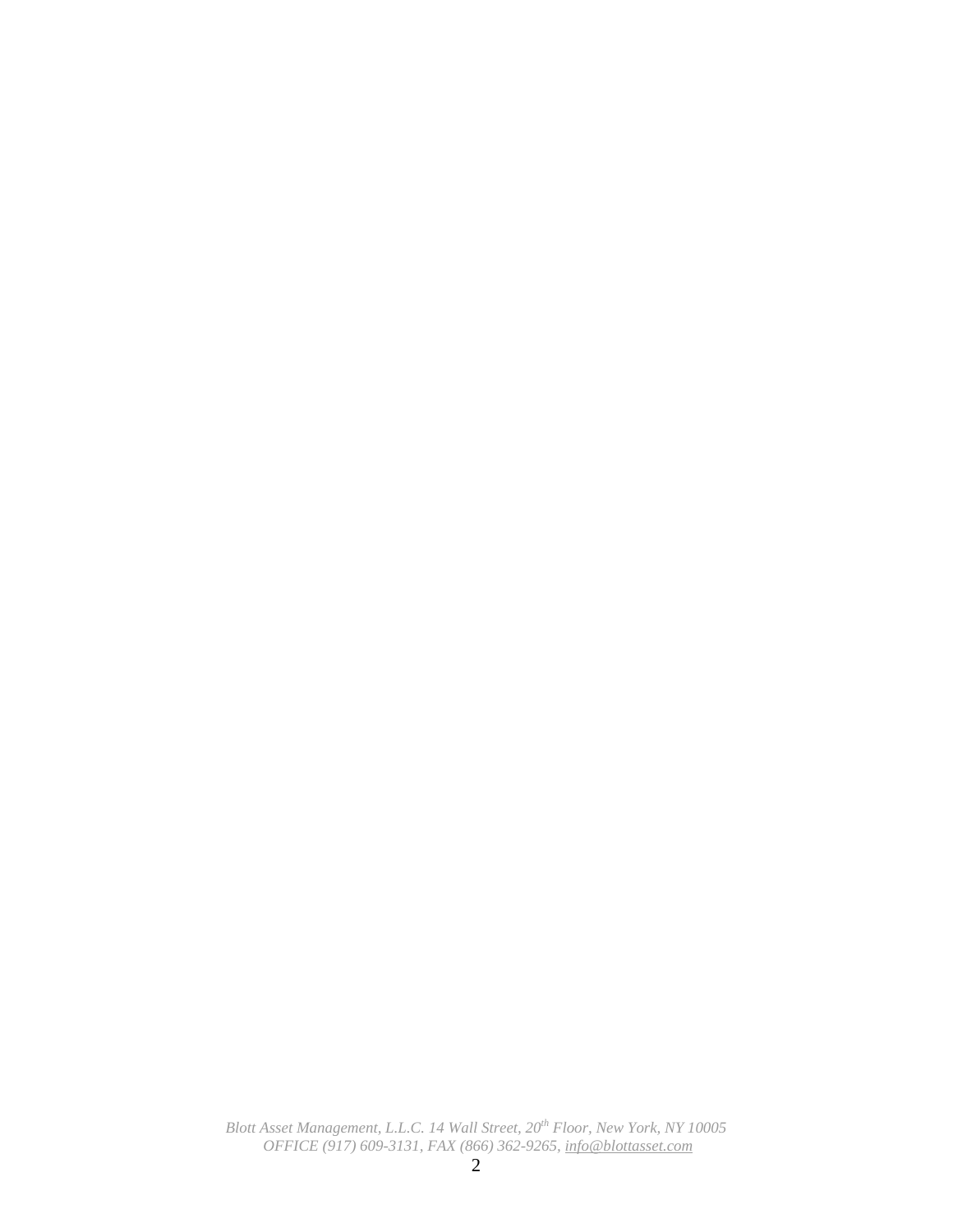

**PROFILE** Blott Asset is a principal investment firm. The firm makes control oriented private and public equity investments in companies, regulated assets, and other financial securities. We provide our services to institutional investors, charitable organizations, pension and profit sharing plans, high net worth individuals, pooled investment vehicles, and state or municipal government entities. In partnership with strong management teams, we develop compelling value investment opportunities generated through strategic sale, leveraged buyout, recapitalization, asset monetization, or other strategies. For our private equity investments, we specialize in leveraged buyouts, de-leveraging buyouts, public company recapitalizations, distressed securities, growth equity, structured equity, and Infrastructure investments. Our firm seeks to invest between \$25 million and \$250 million per transaction.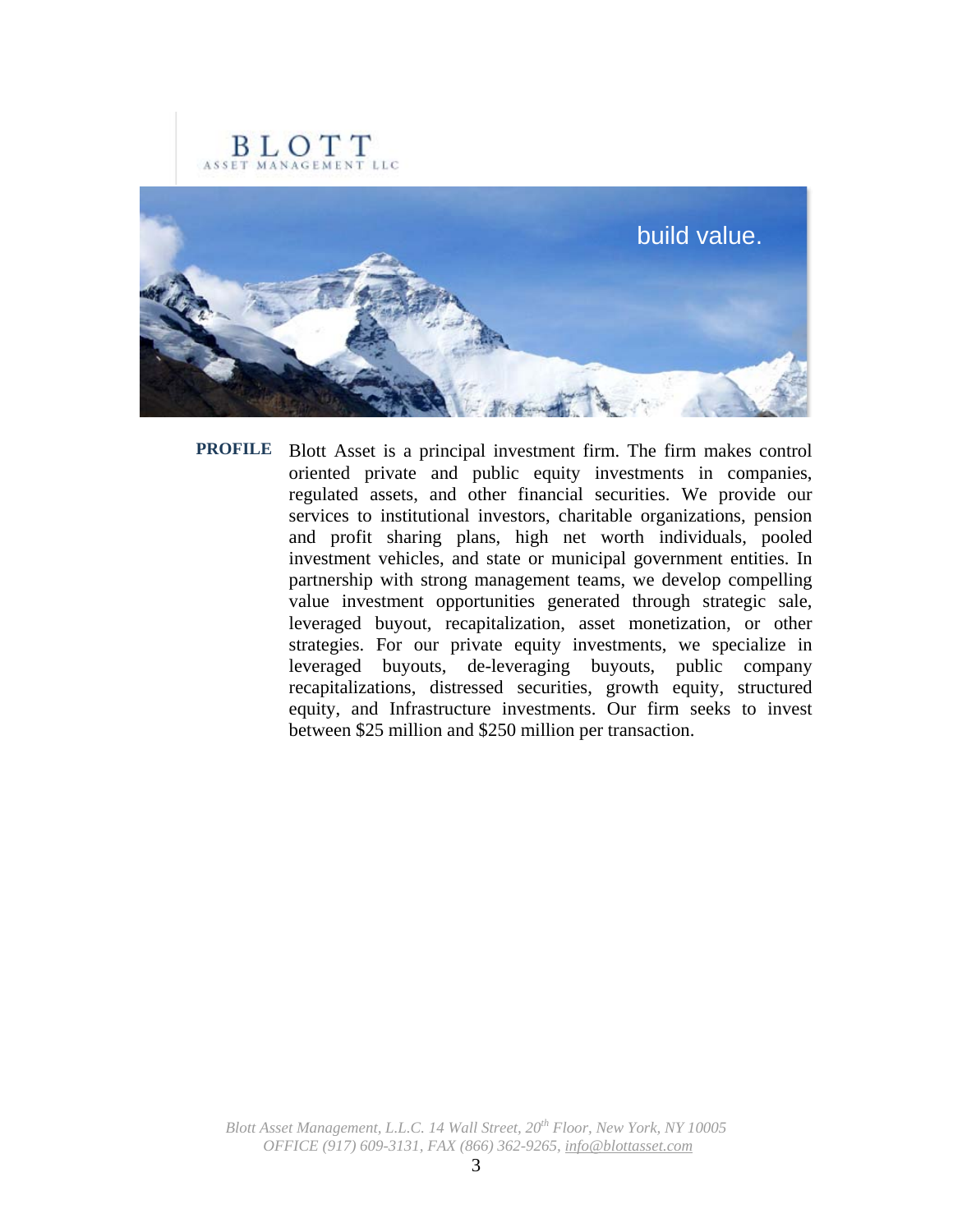

**FOUNDER** Mr. Patrick A. Blott founded Blott Asset Management, L.L.C. in 2006. Previously, Mr. Blott spent 14 years in New York focused on Private Equity and was a founding member of Borealis Capital Corporation in 2001. For Borealis Private Equity Fund and Borealis Infrastructure Fund, Mr. Blott sourced investment opportunities, led transaction teams, and assisted in underwriting \$1.01 billion of private equity investments for control positions in a diverse portfolio of companies. Mr. Blott led a cross-border going private buyout of Maax Inc for \$725 million in 2004 which established the largest management-owned home products company. He completed a \$565 million acquisition and development of William Osler Health Center in 2003, which was notable for being a first ever privatization of a government owned healthcare company. In 2002, Mr. Blott led a subsidiary carve out of Express Pipelines Corp for \$1.2 billion. The Express Pipeline is currently the largest independent heavy crude oil pipeline in the United States and was acquired by Kinder Morgan in 2005 through its \$5.6 billion acquisition of Terasen Pipelines. Throughout 2001, Mr. Blott underwrote investments totaling more than \$300 million to acquire and develop skilled healthcare facilities during a difficult financing environment for that industry. Mr. Blott has previously secured blue chip institutional investors to support investment programs and co-investments, including arranging commitments from OPSEU Pension Board, OMERS, Canadian Pension Plan, among others. Previously, Mr. Blott was a senior investment professional at JP Morgan and Banc of America Securities in New York, completing private equity and growth capital investments on behalf of firms including KKR, Texas Pacific Group, Warburg Pincus, Blackstone Group, TH Lee, Bain Capital, and JP Morgan Partners. Since 1993, he has led deal teams to complete over \$75 billion dollars of private capital investments. Prior to joining J.P. Morgan, Mr. Blott began his financial career in Leveraged Finance, Mergers and Acquisitions, and Distressed Debt. Mr. Blott has participated as a Board Member or Advisor at Maax Inc, Express Pipelines L.L.C., Auto Guide Inc, BPC Long-Term Care L.L.C., The Hospital Infrastructure Company, and Emerald Corp. He earned an MBA from Columbia Business School.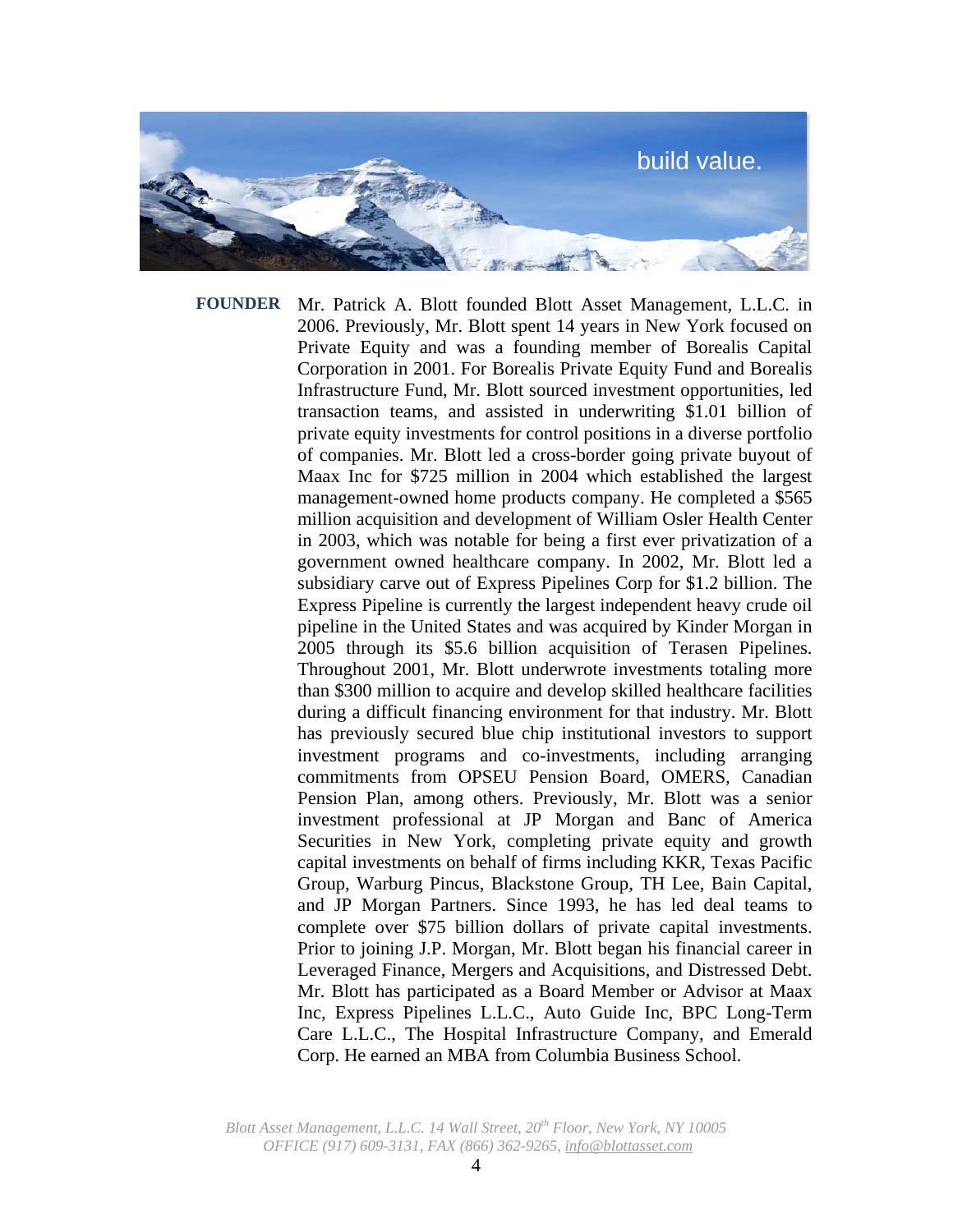

## **TARGETED INVESTMENTS**

**PRIVATE EQUITY** 

Blott Asset pursues an active private equity approach that captures value in underutilized companies and assets. The leadership teams we work with face difficult change. Our targeted investments possess unique active value attributes, including:

- Underutilized assets
- Embedded and under-valued regulated assets
- Struggling leadership, or leadership transitions
- Ownership concentrations, activist shareholders
- Under-valued off-balance sheet assets
- Inflated on-balance sheet liabilities
- Operating and financing strategy dislocations
- Capital structure arbitrage potential
- Capital constraints, illiquid or distressed securities

We develop investment opportunities in cash generative businesses and assets that have strong defensible competitive positions with significant value creation opportunities. Targeted investments include acquisitions of divisions or assets from corporations or agencies, acquisitions or recapitalizations of privately owned or publicly traded businesses, majority investments in regulated assets and public partnerships, acquisitions of distressed businesses or their securities either through a restructuring or a bankruptcy process, and acquisition of partnership or residual equity interests in structured entities. We invest behind management teams that are effective operators in an environment of challenging growth prospects and under managed cash flows.

**PUBLIC EQUITY**  In addition to being effective in private markets, our private equity value strategies create unique investment opportunities in publicly traded securities. Going-private buyouts are one aspect of our public equity strategy. We also focus on capital structure arbitrage, de-leveraging recapitalizations, securitizations, carve-outs, spinoffs, distressed security and active-value investing, and hedging. We employ fund-level leverage to amplify returns where our efforts have generated positive alpha. We employ risk management strategies to isolate long portfolio sector and market effects. Taken together, our private equity driven alpha strategies and rigorous portfolio risk management combine to generate consistently superior risk adjusted returns from public market investments.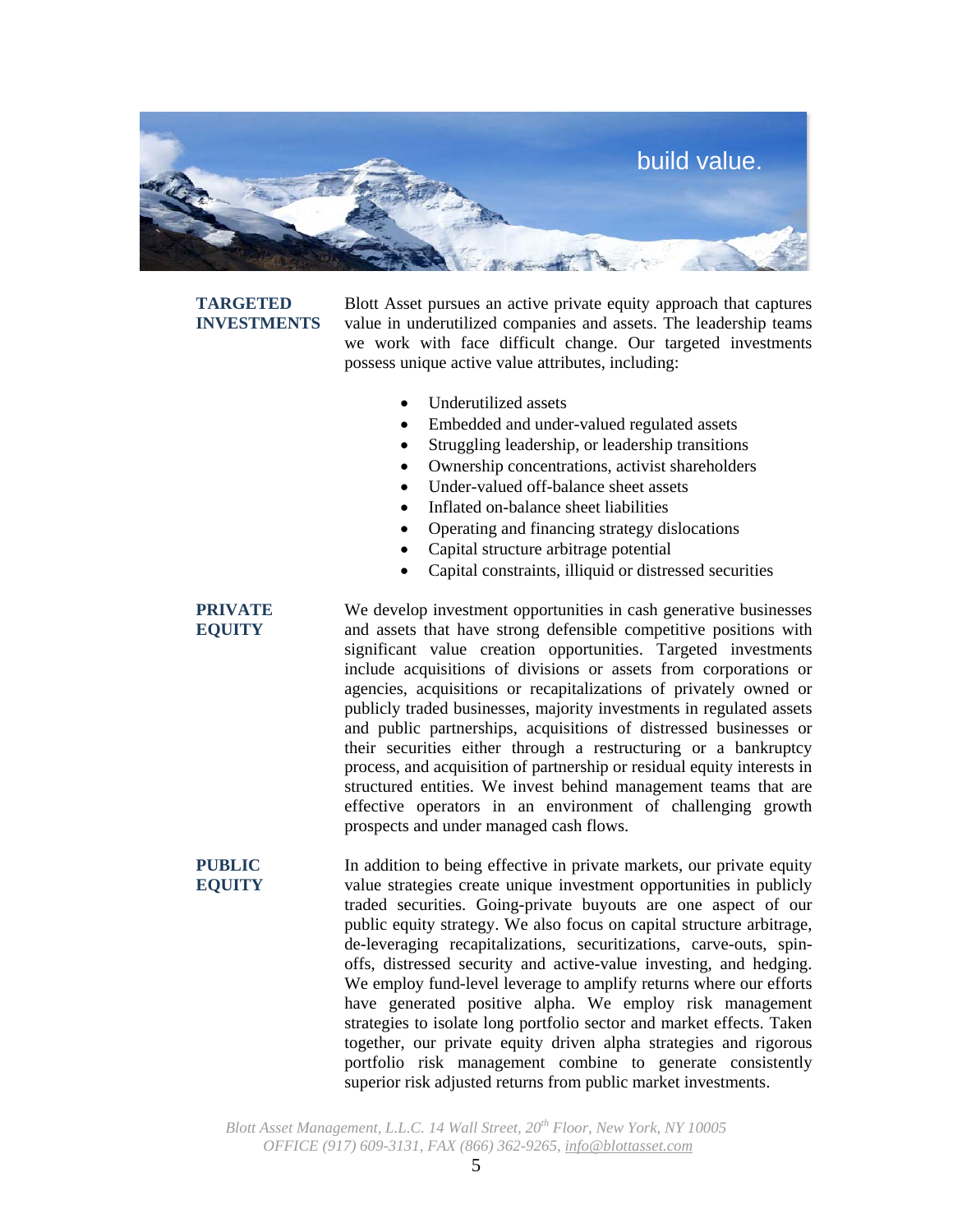

## **INFRASTRUCTURE AND SECURITIZATION**

Infrastructure and structured portfolio investments, especially in government-regulated sectors (such as media, telecommunications, transportation, water and municipal services, energy, and healthcare) can generate reliable risk adjusted returns that exceed those prevailing in public markets. Individual structured investments generally require equity commitments for a minimum of 15 to 20 years. The assets we buy typically generate consistent annual cash flows over long time periods. These value opportunities require a unique and highly structured financing solution. By combining over 15 years of global Infrastructure, private equity, real estate, securitization and fixed income investment expertise, we unlock value opportunities in this asset class which are frequently missed by management teams and other less flexible capital providers.

**DISTRESSED SECURITIES** We buy companies facing financial distress where we identify deep value. Sometimes strong companies with compelling growth prospects have been capitalized with inappropriate or poorly structured financial leverage. We invest behind strong management teams to align a company's capital structure with its business plan and asset profile. We maximize shareholder value by capturing arbitrage opportunities presented by security miss-pricings, off-market debt structures, broken credit securitizations, or ineffective oversight, either by the originating agent bank or managing agent. Achieving growth in an environment of expanding global liquidity and competition requires strategic flexibility. In all cases, our investment objective is to maximize shareholder value by de-leveraging the balance sheet and unlocking growth prospects.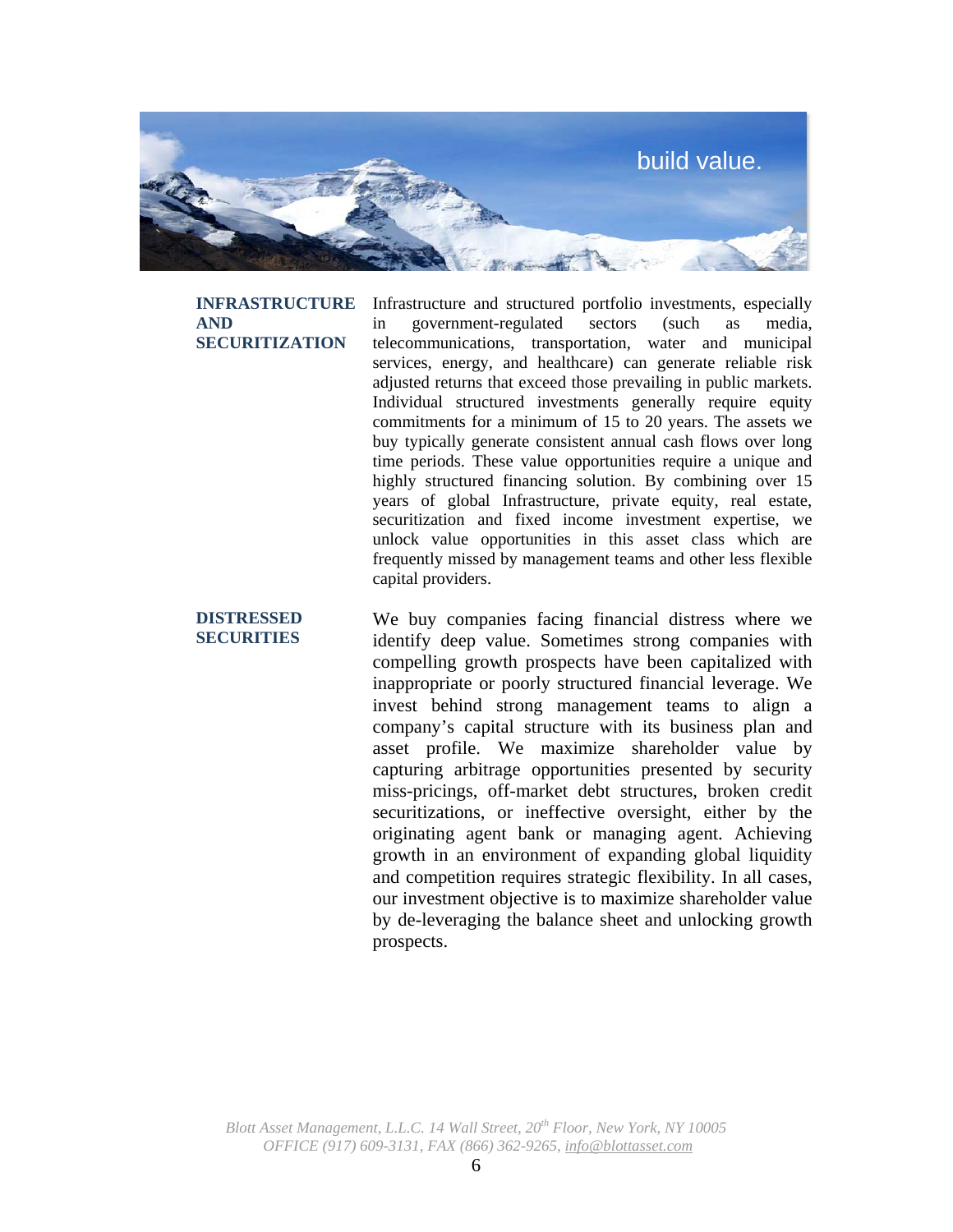

## **INVESTMENT APPROACH**

By solving difficult challenges, we earn above-market risk adjusted returns for our investors.

- **We solve big problems.** The strong leadership teams we finance demonstrate an ability to accelerate the re-capture of deep value from under-managed cash flows.
- **We value flexibility.** Our investment style is solutionoriented and targets the entire capital structure.
- **We value discretion**. Typically, we originate our own investments and are not active participants in broad auctions or actively marketed opportunities.
- **We value diligence.** Our investments are underpinned by a rigorous macro, relative, and bottoms-up due diligence process and an intensely analytical focus on value. We believe this disciplined, value-oriented approach is equally effective with public and private market investments.
- **We buy controlling interests.** Engaging with other stakeholders provides close visibility on the potential of our acquired assets. Real option value is created when ownership is combined with control. We retain oversight of and responsibility for our capital and liquidity options at all times.
- **We develop a path to liquidity at the front end of our investment process.** Our approach is to invest with a longterm perspective and achieve near-term results. Each investment's liquidity strategy is appropriate for the time horizon of each particular investment thesis. Downside risks are mitigated through diligence, structure, purchase price, hedging, and playing an active role to achieve forecasted exits. Our ongoing risk management process continuously monitors and isolates unwanted risk factors.

Our investment approach is designed to consistently identify compelling value and earn above market risk adjusted returns, even in an environment of constrained or expanding liquidity, flat or declining growth prospects, and cyclical or secular changes.